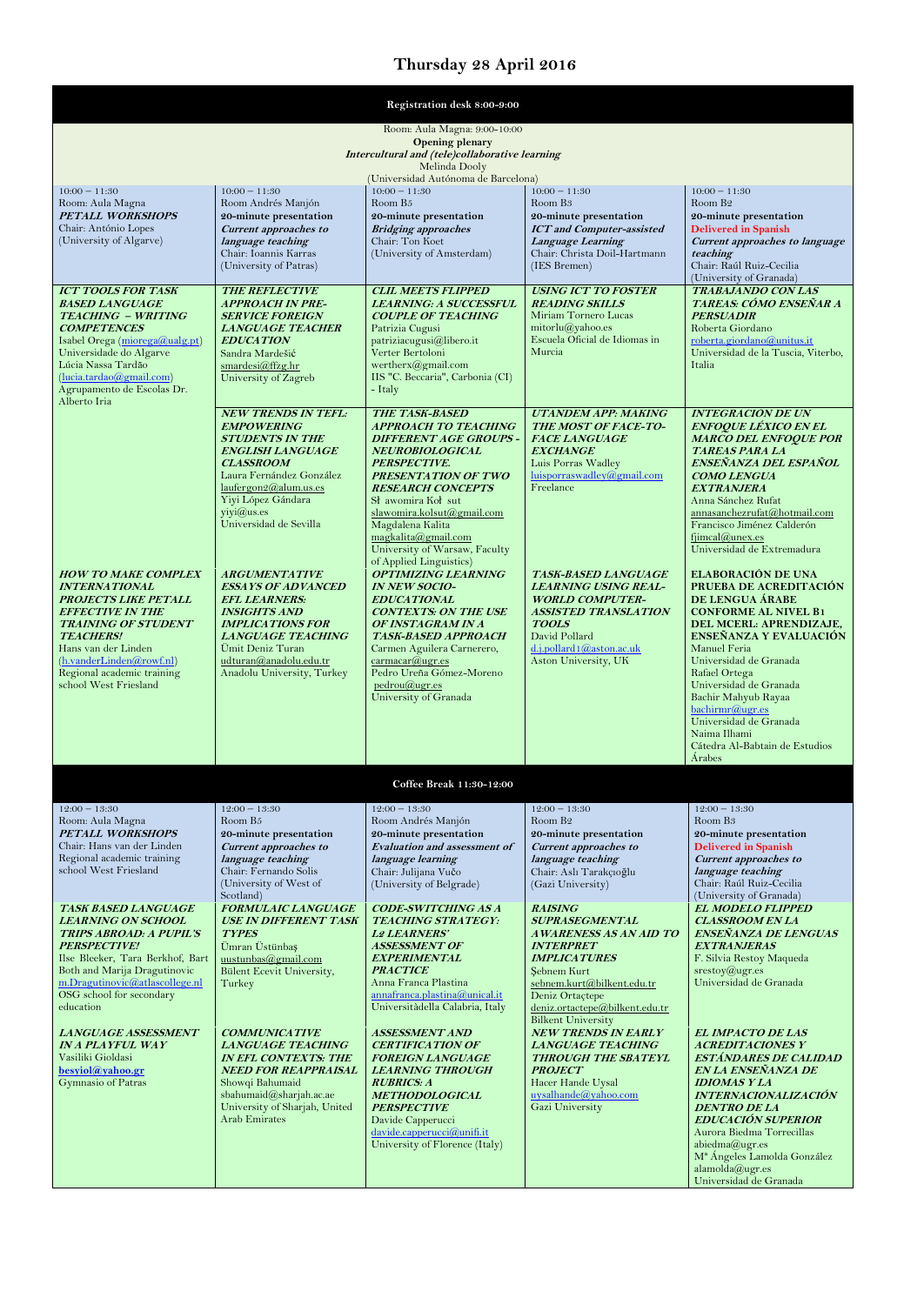|                                                                                                                                                                                                                                                                                                                                                                                            | THE USE OF LANGUAGE<br><b>LEARNING TASKS TO</b><br>PROMOTE AUTONOMY<br><b>IN THE FL CLASSROOM</b><br>Borja Manzano Vázquez<br>$b$ manzano24@ugr.es<br>University of Granada (Spain)                                                                                                                                                                                                                                                                                                                                                                                      | <b>ENHANCED LANGUAGE</b><br><b>LEARNING THROUGH</b><br><b>ONLINE ASSESSMENT</b><br><b>TOOLS</b><br>Mathilde Savary<br>Mathilde.savary@manchester.ac.<br>uk<br>The University of Manchester,<br>UK.                                                                                                                                                                                                                                                                         | <b>BRAVE NEW TEACHER!"</b><br><b>PROFESSIONAL</b><br><b>DEVELOPMENT LESSONS</b><br><b>FROM THE TESOL</b><br><b>PRACTICUM</b><br>Hebatallah Mohamed<br>hebamohamed@aucegypt.edu<br><b>Department of English</b><br>Language and Literature, Ain<br>Shams University, Cairo,<br>Egypt.        | <b>EL ENFOQUE POR TAREAS</b><br>EN LA TEORÍA Y PRACTICA<br>DE LA ENSEÑANZA DE LAS<br><b>LENGUAS EXTRANJERAS</b><br><b>EN POLONIA / THE TASK-</b><br><b>BASED-APPROACHIN</b><br><b>THEORY AND PRACTICE OF</b><br><b>FOREIGN LANGUAGES</b><br><b>TEACHING IN POLAND</b><br>Przemysł aw Ernest Gębal<br>$p.$ gebal $@$ wp.pl<br>Sł awomira Koł sut<br>slawomira.kolsut@gmail.com<br>Universidad de Varsovia |
|--------------------------------------------------------------------------------------------------------------------------------------------------------------------------------------------------------------------------------------------------------------------------------------------------------------------------------------------------------------------------------------------|--------------------------------------------------------------------------------------------------------------------------------------------------------------------------------------------------------------------------------------------------------------------------------------------------------------------------------------------------------------------------------------------------------------------------------------------------------------------------------------------------------------------------------------------------------------------------|----------------------------------------------------------------------------------------------------------------------------------------------------------------------------------------------------------------------------------------------------------------------------------------------------------------------------------------------------------------------------------------------------------------------------------------------------------------------------|---------------------------------------------------------------------------------------------------------------------------------------------------------------------------------------------------------------------------------------------------------------------------------------------|----------------------------------------------------------------------------------------------------------------------------------------------------------------------------------------------------------------------------------------------------------------------------------------------------------------------------------------------------------------------------------------------------------|
|                                                                                                                                                                                                                                                                                                                                                                                            |                                                                                                                                                                                                                                                                                                                                                                                                                                                                                                                                                                          | Lunch 13:30 - 15:30                                                                                                                                                                                                                                                                                                                                                                                                                                                        |                                                                                                                                                                                                                                                                                             |                                                                                                                                                                                                                                                                                                                                                                                                          |
| $15:30 - 16:30$                                                                                                                                                                                                                                                                                                                                                                            | $15:30 - 16:30$                                                                                                                                                                                                                                                                                                                                                                                                                                                                                                                                                          | $15:30 - 16:30$                                                                                                                                                                                                                                                                                                                                                                                                                                                            | $15:30 - 16:30$                                                                                                                                                                                                                                                                             |                                                                                                                                                                                                                                                                                                                                                                                                          |
| Room Aula Magna                                                                                                                                                                                                                                                                                                                                                                            | Room Andrés Manjón                                                                                                                                                                                                                                                                                                                                                                                                                                                                                                                                                       | Room B <sub>2</sub>                                                                                                                                                                                                                                                                                                                                                                                                                                                        | Room B <sub>3</sub>                                                                                                                                                                                                                                                                         |                                                                                                                                                                                                                                                                                                                                                                                                          |
| 20-minute presentation                                                                                                                                                                                                                                                                                                                                                                     | 20-minute presentation<br><b>Evaluation and assessment</b>                                                                                                                                                                                                                                                                                                                                                                                                                                                                                                               | 20-minute presentation                                                                                                                                                                                                                                                                                                                                                                                                                                                     | <b>PETALL WORKSHOPS</b>                                                                                                                                                                                                                                                                     |                                                                                                                                                                                                                                                                                                                                                                                                          |
| Teachers' innovative practices<br>and personal experiences                                                                                                                                                                                                                                                                                                                                 | of language learning                                                                                                                                                                                                                                                                                                                                                                                                                                                                                                                                                     | Teachers' innovative practices and<br>personal experiences                                                                                                                                                                                                                                                                                                                                                                                                                 | Chair: Christa Doil-Hartmann<br>(IES Bremen)                                                                                                                                                                                                                                                |                                                                                                                                                                                                                                                                                                                                                                                                          |
| Chair: António Lopes                                                                                                                                                                                                                                                                                                                                                                       | Chair: Ioannis Karras                                                                                                                                                                                                                                                                                                                                                                                                                                                                                                                                                    | Chair: Elisa Corino                                                                                                                                                                                                                                                                                                                                                                                                                                                        |                                                                                                                                                                                                                                                                                             |                                                                                                                                                                                                                                                                                                                                                                                                          |
| (University of Algarve)                                                                                                                                                                                                                                                                                                                                                                    | (University of Patras)                                                                                                                                                                                                                                                                                                                                                                                                                                                                                                                                                   | (University of Turin)                                                                                                                                                                                                                                                                                                                                                                                                                                                      |                                                                                                                                                                                                                                                                                             |                                                                                                                                                                                                                                                                                                                                                                                                          |
| <b>THE DEVELOPMENT OF</b><br><b>ORAL SKILLS THROUGH</b><br><b>PROJECTS IN ENGLISH AS</b><br>A FOREIGN LANGUAGE<br>Paloma Rodriguez Miñambres<br>paloma.rodriguez@ehu.eus<br>University of the Basque<br>Country<br><b>MOTIVATING FACTORS OF</b><br><b>TEACHERS IN ENGLISH -</b><br><b>MEDIUM CONTENT</b><br><b>COURSES</b><br>Susana Gómez Martínez<br>$susanag(\hat{\theta})$ fing.uva.es | <b>EVALUATING ESL</b><br><b>LEARNERS' HABITS AND</b><br><b>PREFERENCES</b><br><b>TOWARDS DICTIONARY</b><br><b>USE AND ITS IMPACT ON</b><br><b>VOCABULARY LEARNING</b><br>AT SECONDARY LEVEL<br>Muhammad Arfan Lodhi<br>samaritan as $@$ hotmail.com<br>Saira Akram<br>saira.kaleem1@gmail.com<br>Institute of Southern Punjab,<br>Multan<br><b>ASSESSING STUDENTS'</b><br><b>PERCEPTIONS</b><br><b>REGARDING ENGLISH</b><br><b>MEDIUM INSTRUCTION</b><br><b>IN HIGHER EDUCATION</b><br>Alberto Fernández Costales<br>fernandezcalberto@uniovi.es<br>University of Oviedo | <b>EXPLORING INSTRUCTORS'</b><br>PERCEPTIONS TOWARDS<br>THE USE OF EPOSTL: THE<br><b>CASE OF TURKEY</b><br>Kadriye Dilek Akpınar<br>kadriyedilek@gmail.com<br>Gazi University<br><b>BENEFITS OF INTEGRATING</b><br><b>ONLINE INTERACTIVITY IN</b><br><b>FORMATIVE ASSESSMENT IN</b><br>LANGUAGE LEARNING AT<br><b>BEGINNER LEVEL</b><br>Cecilia Trevino<br>Cecilia.trevino@kcl.ac.uk<br>Alejandra Lopez-Vazquez<br>alejandra.lopez@kcl.ac.uk<br>King's College London (UK) | <b>ICT TOOLS FOR TASK</b><br><b>BASED LANGUAGE</b><br><b>TEACHING - LISTENING</b><br><b>AND SPEAKING</b><br><b>COMPETENCES</b><br>Isabel Orega (miorega@ualg.pt)<br>Universidade do Algarve<br>Lúcia Nassa Tardão<br>(lucia.tardao@gmail.com)<br>Agrupamento de Escolas Dr.<br>Alberto Iria |                                                                                                                                                                                                                                                                                                                                                                                                          |
| Poster Session $16:30 - 16:45$                                                                                                                                                                                                                                                                                                                                                             |                                                                                                                                                                                                                                                                                                                                                                                                                                                                                                                                                                          |                                                                                                                                                                                                                                                                                                                                                                                                                                                                            |                                                                                                                                                                                                                                                                                             |                                                                                                                                                                                                                                                                                                                                                                                                          |
|                                                                                                                                                                                                                                                                                                                                                                                            |                                                                                                                                                                                                                                                                                                                                                                                                                                                                                                                                                                          | Coffee Break $16:45 - 17:00$                                                                                                                                                                                                                                                                                                                                                                                                                                               |                                                                                                                                                                                                                                                                                             |                                                                                                                                                                                                                                                                                                                                                                                                          |
|                                                                                                                                                                                                                                                                                                                                                                                            |                                                                                                                                                                                                                                                                                                                                                                                                                                                                                                                                                                          |                                                                                                                                                                                                                                                                                                                                                                                                                                                                            |                                                                                                                                                                                                                                                                                             |                                                                                                                                                                                                                                                                                                                                                                                                          |
| $17:00 - 18:30$<br>Room Aula Magna                                                                                                                                                                                                                                                                                                                                                         | $17:00 - 18:30$<br>Room Andrés Manjón                                                                                                                                                                                                                                                                                                                                                                                                                                                                                                                                    | $17:00 - 18:30$<br>Room B <sub>2</sub>                                                                                                                                                                                                                                                                                                                                                                                                                                     | $17:00 - 18:30$<br>Room B <sub>3</sub>                                                                                                                                                                                                                                                      | $17:00 - 18:30$<br>Room B13                                                                                                                                                                                                                                                                                                                                                                              |
| 20-minute presentation                                                                                                                                                                                                                                                                                                                                                                     | 20-minute presentation                                                                                                                                                                                                                                                                                                                                                                                                                                                                                                                                                   | 20-minute presentation                                                                                                                                                                                                                                                                                                                                                                                                                                                     | 20-minute presentation                                                                                                                                                                                                                                                                      | 20-minute presentation                                                                                                                                                                                                                                                                                                                                                                                   |
| <b>Bridging approaches</b>                                                                                                                                                                                                                                                                                                                                                                 | <b>Current approaches to</b>                                                                                                                                                                                                                                                                                                                                                                                                                                                                                                                                             | <b>Current approaches to</b>                                                                                                                                                                                                                                                                                                                                                                                                                                               | Current approaches to language                                                                                                                                                                                                                                                              | <b>Delivered in Spanish</b>                                                                                                                                                                                                                                                                                                                                                                              |
| Marija Dragutinovic<br>(OSG school for secondary                                                                                                                                                                                                                                                                                                                                           | language teaching<br>Chair: Ilona Fried                                                                                                                                                                                                                                                                                                                                                                                                                                                                                                                                  | language teaching<br>Chair: Julijana Vučo                                                                                                                                                                                                                                                                                                                                                                                                                                  | teaching<br>Chair: Ton Koet                                                                                                                                                                                                                                                                 | <b>Current approaches to</b><br>language teaching                                                                                                                                                                                                                                                                                                                                                        |
| education, Amsterdam)                                                                                                                                                                                                                                                                                                                                                                      | (Eötvos Lórand University)                                                                                                                                                                                                                                                                                                                                                                                                                                                                                                                                               | (University of Belgrade)                                                                                                                                                                                                                                                                                                                                                                                                                                                   | (University of Amsterdam)                                                                                                                                                                                                                                                                   | Chair: Juan Ramón Guijarro-                                                                                                                                                                                                                                                                                                                                                                              |
|                                                                                                                                                                                                                                                                                                                                                                                            |                                                                                                                                                                                                                                                                                                                                                                                                                                                                                                                                                                          |                                                                                                                                                                                                                                                                                                                                                                                                                                                                            |                                                                                                                                                                                                                                                                                             | Ojeda                                                                                                                                                                                                                                                                                                                                                                                                    |
| <b>TEACHING THE</b><br><b>LANGUAGE OF</b><br><b>JOURNALISM AND</b><br><b>ADVERTISING</b><br>Nick Ceramella<br>nickceramel@hotmail.com                                                                                                                                                                                                                                                      | THE SIGNIFICANCE OF<br><b>COMPOSITION SYMBOLS</b><br><b>FOR THE</b><br><b>DEVELOPMENT OF</b><br><b>WRITING IN A FOREIGN</b><br><b>LANGUAGE</b><br>Rebekah Rast<br>rebrast@gmail.com<br>The American University of<br>Paris                                                                                                                                                                                                                                                                                                                                               | <b>EDUCATION NEEDS TO</b><br><b>APPLY THE</b><br><b>INTERCULTURAL</b><br><b>APPROACH IN LANGUAGE</b><br><b>TEACHING</b><br>Rosa María Moreno Moreno<br>rosimorenom@gmail.com<br>Enforex Barcelona                                                                                                                                                                                                                                                                          | <b>LANGUAGE TEACHERS' ICT</b><br><b>SKILLS PAST AND PRESENT</b><br>Ton Koet<br>a.g.m.koet@uva.nl<br>University of Amsterdam                                                                                                                                                                 | (University of Granada)<br><b>METODOLOGÍAS DE</b><br>ENSEÑANZA DE INGLÉS EN<br>EDUCACIÓN SECUNDARIA<br><b>OBLIGATORIA PARA EL</b><br><b>ALUMNADO CON</b><br><b>DIFICULTADES DE</b><br><b>APRENDIZAJE. DE LA</b><br>TEORÍA A LA PRÁCTICA<br>Leopoldo Medina Sánchez<br>leoms@ugr.es<br>Cristina Pérez Valverde<br>$mco = \frac{1}{2}$                                                                     |

**IS IT TRUE THAT "EVERY TEACHER IS A LANGUAGE TEACHER" IN BI- OR PLURILINGUAL EDUCATION?** Ana María Ramos-García [anamariaramos@ugr.es](mailto:anamariaramos@ugr.es) University of Granada

**COMBINING TASK-BASED LANGUAGE TEACHING AND COOPERATIVE LEARNING: A FORTUNATE BLEND TO TEACH COMMUNICATIVE SKILLS, AUTONOMY IN LANGUAGE ACQUISITION AND SOCIAL VALUES?**  Renáta Kovács [kovacsrena@gmail.com](mailto:kovacsrena@gmail.com) University of Pécs Hungary

Universidad de Granada **ELADE, EXAMEN EN LÍNEA DE ACREDITACIÓN DE DOMINIO DE ESPAÑOL** B1/B2 Adolfo Sánchez Cuadrado [adolfos@ugr.es](mailto:adolfos@ugr.es) Sonia Sánchez Molero [soniasm@ugr.es](mailto:soniasm@ugr.es) Centro de Lenguas Modernas, Universidad de Granada

**WHAT LANGUAGE TEACHERS SHOULD KNOW ABOUT FOREIGN LANGUAGE ATTRITION**  Mał gorzata Szupica-Pyrzanowska [m.szupica-pyrz@uw.edu.pl](mailto:m.szupica-pyrz@uw.edu.pl) Katarzyna Malesa [k.malesa@uw.edu.pl](mailto:k.malesa@uw.edu.pl) The Institute of Applied Linguistics, University of Warsaw, Poland

**LEARNING GRAMMAR USING CORPORA: A CASE STUDY** Ivano Celentano [ivanocelentano@msn.com](mailto:ivanocelentano@msn.com) Università degli Studi di Milano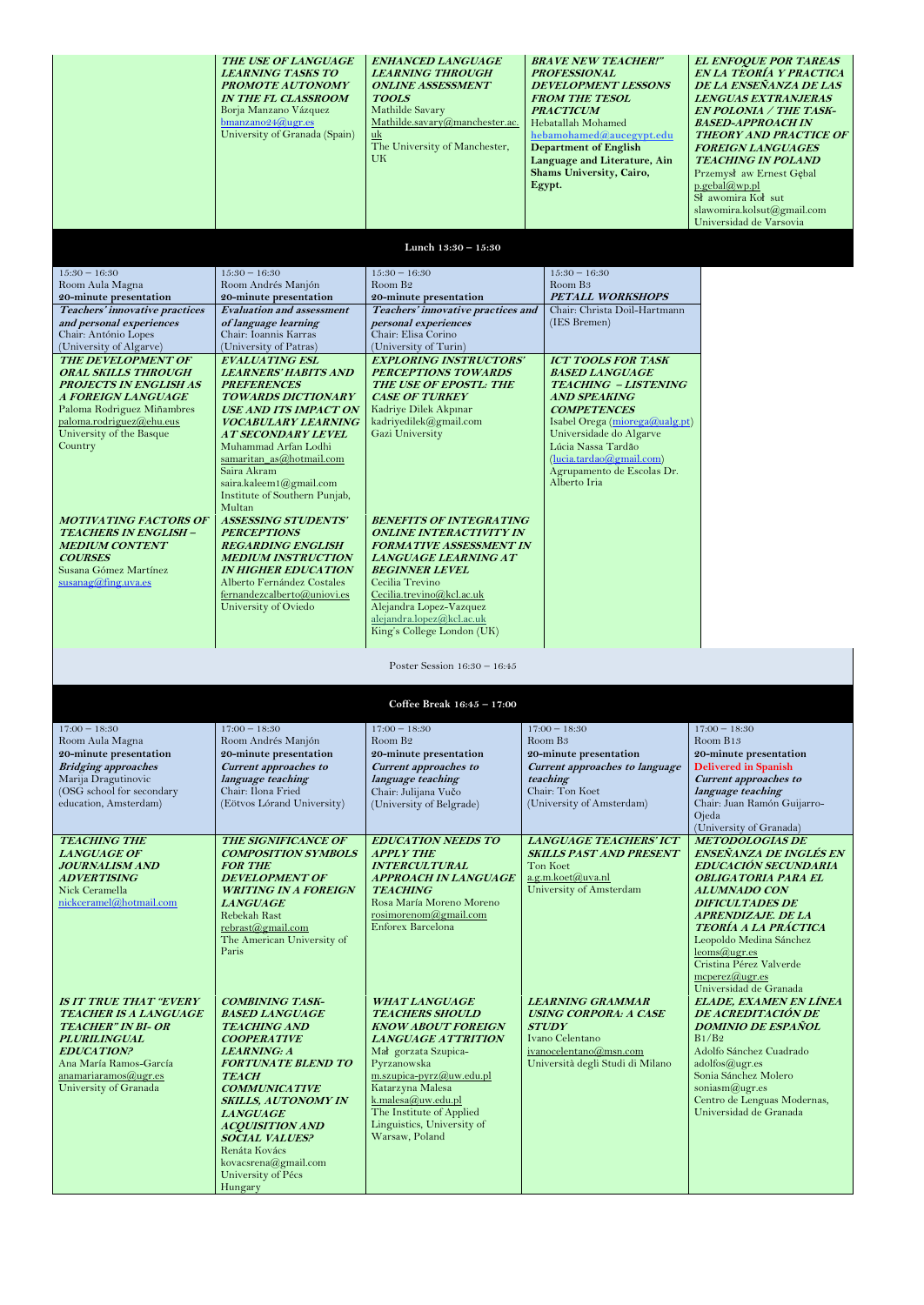| <b>CREATING TEACHING</b>  | <b>TEACHING VERTICAL</b>            | <b>TEACHING OF MODERN</b> | <b>ENGLISH IN MEDICINE AS A</b> | <b>EXPLORING TEACHING</b>      |
|---------------------------|-------------------------------------|---------------------------|---------------------------------|--------------------------------|
| <b>RESOURCES FOR CLIL</b> | <b>PREPOSITIONS</b>                 | <b>GREEK TO RUSSIAN-</b>  | <b>NEW DIMENSION OF EFL</b>     | <b>TECHNIQUES FOR</b>          |
| <b>THROUGH TASK-BASED</b> | <b>THROUGH DATA-</b>                | <b>SPEAKING STUDENTS:</b> | <b>TEACHING: SALMAN BIN</b>     | <b>ENCOURAGING STUDENTS</b>    |
| <b>LANGUAGE TEACHING</b>  | <b>DRIVEN LEARNING IN</b>           | <b>PROBLEMS AND</b>       | <b>ABDULAZIZ UNIVERSITY</b>     | <b>TO USE ENGLISH IN CLASS</b> |
| Teresa Fleta              | THE CONTEXT OF ELT                  | <b>SOLUTIONS</b>          | <b>CASE STUDY</b>               | Sakae Onoda                    |
| tfleta@perlaunion.es      | <b>VOCABULARY COURSE</b>            | Klimova Ksenia            | Majed Alqahtani                 | sakaeonoda@gmail.com Juntendo  |
| M. Luisa García Bermejo   | Abdurrahman Kilimci                 | Tresorukova Irina         | mn.algahtani@psau.edu.sa        | University, Japan              |
| mlgarber@ucm.es           | akilimci $@$ cu.edu.tr;             | itresir@mail.ru           | Prince Sattam Bin Abdulaziz     |                                |
| Complutense University of | akilimci@gmail.com                  | Moscow State University,  |                                 |                                |
| Madrid                    | <b>Cukurova University, Faculty</b> | Russia                    |                                 |                                |
|                           | of Education, ELT Dept.             |                           |                                 |                                |

## **Friday 29 April 2016**

| $10:00 - 11:30$<br>$10:00 - 11:30$<br>$10:00 - 11:30$<br>$10:00 - 11:30$<br>Room B <sub>5</sub><br>Room Aula Magna<br>Room Andrés Manjón<br>Room B <sub>10</sub><br><b>PETALL WORKSHOPS</b><br>20-minute presentation<br>20-minute presentation<br>20-minute presentation<br>Chair: António Lopes<br>Teachers' innovative practices<br>Teachers' innovative practices<br><b>Current approaches to</b><br>(University of Algarve)<br>and personal experiences<br>and personal experiences<br>language teaching<br>Chair: Raúl Ruiz-Cecilia<br>Chair: Elisa Corino<br>Chair: Ilona Fried<br>(University of Granada)<br>(Eötvos Lórand University)<br>(University of Torino)<br><b>ICT-BASED TASKS FOR</b><br><b>CHANGING THE WAY WE</b><br><b>CAPTIVATING CADETS</b><br><b>EFFECTS OF EXPANDED</b><br><b>SECONDARY STUDENTS</b><br><b>THROUGH FILM IN THE EFL</b><br><b>TEACH FOREIGN</b><br><b>10-MINUTE WRITING ON</b><br>Antonio Cantero<br><b>CLASSROOM</b><br>LANGUAGES. A<br><b>L2 SPEAKING AND</b><br>antoniocantero@yahoo.es<br>Andreea Rosca<br><b>CHALLENGE WORTH</b><br><b>WRITING FLUENCY</b><br><b>IES Luis Bueno Crespo</b><br>arosca@unizar.es/deia nira7@yah<br><b>TRYING!</b><br><b>DEVELOPMENT</b><br>Mario Pace<br>Sakae Onoda<br>oo.com<br>Yvonne Baker de Altamirano<br>mario.pace@um.edu.mt<br>sakaeonoda@gmail.com Juntendo<br>baker@unizar.es<br>University of Malta<br>University, Japan<br>Centro Universitario de la Defensa<br><b>BLENDING STORYTELLING</b><br><b>A POWERFUL</b><br><b>A SEARCH FOR THE</b><br><b>PROJECT-BASED</b><br><b>FRAMEWORK FOR</b><br><b>INNOVATIVE</b><br>AND<br><b>ENGAGE</b><br><b>APPLICATIONS AND</b><br><b>LEARNING</b><br>TO<br><b>IMPROVING CREATIVITY</b><br><b>TEACHING MODES OF</b><br><b>LANGUAGE LEARNERS</b><br><b>AND COOPERATIVE WORK</b><br>Cristina España<br><b>LITERATURE AND</b><br><b>IN LANGUAGE LEARNING</b><br>cristespana@gmail.com<br>Susana Gómez Martínez<br><b>CULTURE: AN</b><br>EOI Collado Villaba<br>susanag@fing.uva.es<br><b>INTERDISCIPLINARY CASE</b><br>Universidad de Valladolid<br><b>STUDY BASED ON FLIPPED</b><br><b>LEARNING</b><br>Ayse Selmin Söylemez<br>Bolu İzzet Baysal University<br><b>INTERCULTURAL</b><br>TEACHING CLIL IN A POST-<br><b>TEACHING TERMINOLOGY</b><br><b>WHICH LEARNING</b><br><b>GRADUATE PROGRAM:</b><br><b>IN SECONDARY EDUCATION:</b><br><b>STRATEGY FOR WHICH</b><br><b>DIMENSION OF TASKS</b><br><b>IN TBLT - PETALL</b><br><b>SYLLABUS DESIGN,</b><br><b>TOWARDS SPECIALISATION</b><br><b>LEARNING STYLE?</b><br><b>PROJECT SAMPLES OF</b><br>THROUGH LANGUAGE<br><b>RAISING AWARENESS</b><br><b>IMPLEMENTATION OF</b><br>Pedro Ureña Gómez-Moreno<br><b>GOOD PRACTICES</b><br>Ziani Melouka<br><b>THE COURSE AND</b><br>ziani.melouka@gmail.com<br>pedrou@ugr.es<br>PRELIMINARY<br>Julijana Vučo |                    |                           |                            |  |
|----------------------------------------------------------------------------------------------------------------------------------------------------------------------------------------------------------------------------------------------------------------------------------------------------------------------------------------------------------------------------------------------------------------------------------------------------------------------------------------------------------------------------------------------------------------------------------------------------------------------------------------------------------------------------------------------------------------------------------------------------------------------------------------------------------------------------------------------------------------------------------------------------------------------------------------------------------------------------------------------------------------------------------------------------------------------------------------------------------------------------------------------------------------------------------------------------------------------------------------------------------------------------------------------------------------------------------------------------------------------------------------------------------------------------------------------------------------------------------------------------------------------------------------------------------------------------------------------------------------------------------------------------------------------------------------------------------------------------------------------------------------------------------------------------------------------------------------------------------------------------------------------------------------------------------------------------------------------------------------------------------------------------------------------------------------------------------------------------------------------------------------------------------------------------------------------------------------------------------------------------------------------------------------------------------------------------------------------------------------------------------------------------------------------------------------------------------------------------------------------------------------------------------------------------------------------------------------------------------------------------------------------------------------------------------------------------------------------------------------------------------------------------------------------------------------------------------|--------------------|---------------------------|----------------------------|--|
|                                                                                                                                                                                                                                                                                                                                                                                                                                                                                                                                                                                                                                                                                                                                                                                                                                                                                                                                                                                                                                                                                                                                                                                                                                                                                                                                                                                                                                                                                                                                                                                                                                                                                                                                                                                                                                                                                                                                                                                                                                                                                                                                                                                                                                                                                                                                                                                                                                                                                                                                                                                                                                                                                                                                                                                                                                  |                    |                           |                            |  |
|                                                                                                                                                                                                                                                                                                                                                                                                                                                                                                                                                                                                                                                                                                                                                                                                                                                                                                                                                                                                                                                                                                                                                                                                                                                                                                                                                                                                                                                                                                                                                                                                                                                                                                                                                                                                                                                                                                                                                                                                                                                                                                                                                                                                                                                                                                                                                                                                                                                                                                                                                                                                                                                                                                                                                                                                                                  |                    |                           |                            |  |
|                                                                                                                                                                                                                                                                                                                                                                                                                                                                                                                                                                                                                                                                                                                                                                                                                                                                                                                                                                                                                                                                                                                                                                                                                                                                                                                                                                                                                                                                                                                                                                                                                                                                                                                                                                                                                                                                                                                                                                                                                                                                                                                                                                                                                                                                                                                                                                                                                                                                                                                                                                                                                                                                                                                                                                                                                                  |                    |                           |                            |  |
|                                                                                                                                                                                                                                                                                                                                                                                                                                                                                                                                                                                                                                                                                                                                                                                                                                                                                                                                                                                                                                                                                                                                                                                                                                                                                                                                                                                                                                                                                                                                                                                                                                                                                                                                                                                                                                                                                                                                                                                                                                                                                                                                                                                                                                                                                                                                                                                                                                                                                                                                                                                                                                                                                                                                                                                                                                  |                    |                           |                            |  |
|                                                                                                                                                                                                                                                                                                                                                                                                                                                                                                                                                                                                                                                                                                                                                                                                                                                                                                                                                                                                                                                                                                                                                                                                                                                                                                                                                                                                                                                                                                                                                                                                                                                                                                                                                                                                                                                                                                                                                                                                                                                                                                                                                                                                                                                                                                                                                                                                                                                                                                                                                                                                                                                                                                                                                                                                                                  |                    |                           |                            |  |
|                                                                                                                                                                                                                                                                                                                                                                                                                                                                                                                                                                                                                                                                                                                                                                                                                                                                                                                                                                                                                                                                                                                                                                                                                                                                                                                                                                                                                                                                                                                                                                                                                                                                                                                                                                                                                                                                                                                                                                                                                                                                                                                                                                                                                                                                                                                                                                                                                                                                                                                                                                                                                                                                                                                                                                                                                                  |                    |                           |                            |  |
|                                                                                                                                                                                                                                                                                                                                                                                                                                                                                                                                                                                                                                                                                                                                                                                                                                                                                                                                                                                                                                                                                                                                                                                                                                                                                                                                                                                                                                                                                                                                                                                                                                                                                                                                                                                                                                                                                                                                                                                                                                                                                                                                                                                                                                                                                                                                                                                                                                                                                                                                                                                                                                                                                                                                                                                                                                  |                    |                           |                            |  |
|                                                                                                                                                                                                                                                                                                                                                                                                                                                                                                                                                                                                                                                                                                                                                                                                                                                                                                                                                                                                                                                                                                                                                                                                                                                                                                                                                                                                                                                                                                                                                                                                                                                                                                                                                                                                                                                                                                                                                                                                                                                                                                                                                                                                                                                                                                                                                                                                                                                                                                                                                                                                                                                                                                                                                                                                                                  |                    |                           |                            |  |
|                                                                                                                                                                                                                                                                                                                                                                                                                                                                                                                                                                                                                                                                                                                                                                                                                                                                                                                                                                                                                                                                                                                                                                                                                                                                                                                                                                                                                                                                                                                                                                                                                                                                                                                                                                                                                                                                                                                                                                                                                                                                                                                                                                                                                                                                                                                                                                                                                                                                                                                                                                                                                                                                                                                                                                                                                                  |                    |                           |                            |  |
|                                                                                                                                                                                                                                                                                                                                                                                                                                                                                                                                                                                                                                                                                                                                                                                                                                                                                                                                                                                                                                                                                                                                                                                                                                                                                                                                                                                                                                                                                                                                                                                                                                                                                                                                                                                                                                                                                                                                                                                                                                                                                                                                                                                                                                                                                                                                                                                                                                                                                                                                                                                                                                                                                                                                                                                                                                  |                    |                           |                            |  |
|                                                                                                                                                                                                                                                                                                                                                                                                                                                                                                                                                                                                                                                                                                                                                                                                                                                                                                                                                                                                                                                                                                                                                                                                                                                                                                                                                                                                                                                                                                                                                                                                                                                                                                                                                                                                                                                                                                                                                                                                                                                                                                                                                                                                                                                                                                                                                                                                                                                                                                                                                                                                                                                                                                                                                                                                                                  |                    |                           |                            |  |
|                                                                                                                                                                                                                                                                                                                                                                                                                                                                                                                                                                                                                                                                                                                                                                                                                                                                                                                                                                                                                                                                                                                                                                                                                                                                                                                                                                                                                                                                                                                                                                                                                                                                                                                                                                                                                                                                                                                                                                                                                                                                                                                                                                                                                                                                                                                                                                                                                                                                                                                                                                                                                                                                                                                                                                                                                                  |                    |                           |                            |  |
|                                                                                                                                                                                                                                                                                                                                                                                                                                                                                                                                                                                                                                                                                                                                                                                                                                                                                                                                                                                                                                                                                                                                                                                                                                                                                                                                                                                                                                                                                                                                                                                                                                                                                                                                                                                                                                                                                                                                                                                                                                                                                                                                                                                                                                                                                                                                                                                                                                                                                                                                                                                                                                                                                                                                                                                                                                  |                    |                           |                            |  |
|                                                                                                                                                                                                                                                                                                                                                                                                                                                                                                                                                                                                                                                                                                                                                                                                                                                                                                                                                                                                                                                                                                                                                                                                                                                                                                                                                                                                                                                                                                                                                                                                                                                                                                                                                                                                                                                                                                                                                                                                                                                                                                                                                                                                                                                                                                                                                                                                                                                                                                                                                                                                                                                                                                                                                                                                                                  |                    |                           |                            |  |
|                                                                                                                                                                                                                                                                                                                                                                                                                                                                                                                                                                                                                                                                                                                                                                                                                                                                                                                                                                                                                                                                                                                                                                                                                                                                                                                                                                                                                                                                                                                                                                                                                                                                                                                                                                                                                                                                                                                                                                                                                                                                                                                                                                                                                                                                                                                                                                                                                                                                                                                                                                                                                                                                                                                                                                                                                                  |                    |                           |                            |  |
|                                                                                                                                                                                                                                                                                                                                                                                                                                                                                                                                                                                                                                                                                                                                                                                                                                                                                                                                                                                                                                                                                                                                                                                                                                                                                                                                                                                                                                                                                                                                                                                                                                                                                                                                                                                                                                                                                                                                                                                                                                                                                                                                                                                                                                                                                                                                                                                                                                                                                                                                                                                                                                                                                                                                                                                                                                  |                    |                           |                            |  |
|                                                                                                                                                                                                                                                                                                                                                                                                                                                                                                                                                                                                                                                                                                                                                                                                                                                                                                                                                                                                                                                                                                                                                                                                                                                                                                                                                                                                                                                                                                                                                                                                                                                                                                                                                                                                                                                                                                                                                                                                                                                                                                                                                                                                                                                                                                                                                                                                                                                                                                                                                                                                                                                                                                                                                                                                                                  |                    |                           |                            |  |
|                                                                                                                                                                                                                                                                                                                                                                                                                                                                                                                                                                                                                                                                                                                                                                                                                                                                                                                                                                                                                                                                                                                                                                                                                                                                                                                                                                                                                                                                                                                                                                                                                                                                                                                                                                                                                                                                                                                                                                                                                                                                                                                                                                                                                                                                                                                                                                                                                                                                                                                                                                                                                                                                                                                                                                                                                                  |                    |                           |                            |  |
|                                                                                                                                                                                                                                                                                                                                                                                                                                                                                                                                                                                                                                                                                                                                                                                                                                                                                                                                                                                                                                                                                                                                                                                                                                                                                                                                                                                                                                                                                                                                                                                                                                                                                                                                                                                                                                                                                                                                                                                                                                                                                                                                                                                                                                                                                                                                                                                                                                                                                                                                                                                                                                                                                                                                                                                                                                  |                    |                           |                            |  |
|                                                                                                                                                                                                                                                                                                                                                                                                                                                                                                                                                                                                                                                                                                                                                                                                                                                                                                                                                                                                                                                                                                                                                                                                                                                                                                                                                                                                                                                                                                                                                                                                                                                                                                                                                                                                                                                                                                                                                                                                                                                                                                                                                                                                                                                                                                                                                                                                                                                                                                                                                                                                                                                                                                                                                                                                                                  |                    |                           |                            |  |
|                                                                                                                                                                                                                                                                                                                                                                                                                                                                                                                                                                                                                                                                                                                                                                                                                                                                                                                                                                                                                                                                                                                                                                                                                                                                                                                                                                                                                                                                                                                                                                                                                                                                                                                                                                                                                                                                                                                                                                                                                                                                                                                                                                                                                                                                                                                                                                                                                                                                                                                                                                                                                                                                                                                                                                                                                                  |                    |                           |                            |  |
|                                                                                                                                                                                                                                                                                                                                                                                                                                                                                                                                                                                                                                                                                                                                                                                                                                                                                                                                                                                                                                                                                                                                                                                                                                                                                                                                                                                                                                                                                                                                                                                                                                                                                                                                                                                                                                                                                                                                                                                                                                                                                                                                                                                                                                                                                                                                                                                                                                                                                                                                                                                                                                                                                                                                                                                                                                  |                    |                           |                            |  |
|                                                                                                                                                                                                                                                                                                                                                                                                                                                                                                                                                                                                                                                                                                                                                                                                                                                                                                                                                                                                                                                                                                                                                                                                                                                                                                                                                                                                                                                                                                                                                                                                                                                                                                                                                                                                                                                                                                                                                                                                                                                                                                                                                                                                                                                                                                                                                                                                                                                                                                                                                                                                                                                                                                                                                                                                                                  |                    |                           |                            |  |
|                                                                                                                                                                                                                                                                                                                                                                                                                                                                                                                                                                                                                                                                                                                                                                                                                                                                                                                                                                                                                                                                                                                                                                                                                                                                                                                                                                                                                                                                                                                                                                                                                                                                                                                                                                                                                                                                                                                                                                                                                                                                                                                                                                                                                                                                                                                                                                                                                                                                                                                                                                                                                                                                                                                                                                                                                                  |                    |                           |                            |  |
|                                                                                                                                                                                                                                                                                                                                                                                                                                                                                                                                                                                                                                                                                                                                                                                                                                                                                                                                                                                                                                                                                                                                                                                                                                                                                                                                                                                                                                                                                                                                                                                                                                                                                                                                                                                                                                                                                                                                                                                                                                                                                                                                                                                                                                                                                                                                                                                                                                                                                                                                                                                                                                                                                                                                                                                                                                  |                    |                           |                            |  |
|                                                                                                                                                                                                                                                                                                                                                                                                                                                                                                                                                                                                                                                                                                                                                                                                                                                                                                                                                                                                                                                                                                                                                                                                                                                                                                                                                                                                                                                                                                                                                                                                                                                                                                                                                                                                                                                                                                                                                                                                                                                                                                                                                                                                                                                                                                                                                                                                                                                                                                                                                                                                                                                                                                                                                                                                                                  |                    |                           |                            |  |
|                                                                                                                                                                                                                                                                                                                                                                                                                                                                                                                                                                                                                                                                                                                                                                                                                                                                                                                                                                                                                                                                                                                                                                                                                                                                                                                                                                                                                                                                                                                                                                                                                                                                                                                                                                                                                                                                                                                                                                                                                                                                                                                                                                                                                                                                                                                                                                                                                                                                                                                                                                                                                                                                                                                                                                                                                                  |                    |                           |                            |  |
|                                                                                                                                                                                                                                                                                                                                                                                                                                                                                                                                                                                                                                                                                                                                                                                                                                                                                                                                                                                                                                                                                                                                                                                                                                                                                                                                                                                                                                                                                                                                                                                                                                                                                                                                                                                                                                                                                                                                                                                                                                                                                                                                                                                                                                                                                                                                                                                                                                                                                                                                                                                                                                                                                                                                                                                                                                  |                    |                           |                            |  |
|                                                                                                                                                                                                                                                                                                                                                                                                                                                                                                                                                                                                                                                                                                                                                                                                                                                                                                                                                                                                                                                                                                                                                                                                                                                                                                                                                                                                                                                                                                                                                                                                                                                                                                                                                                                                                                                                                                                                                                                                                                                                                                                                                                                                                                                                                                                                                                                                                                                                                                                                                                                                                                                                                                                                                                                                                                  |                    |                           |                            |  |
|                                                                                                                                                                                                                                                                                                                                                                                                                                                                                                                                                                                                                                                                                                                                                                                                                                                                                                                                                                                                                                                                                                                                                                                                                                                                                                                                                                                                                                                                                                                                                                                                                                                                                                                                                                                                                                                                                                                                                                                                                                                                                                                                                                                                                                                                                                                                                                                                                                                                                                                                                                                                                                                                                                                                                                                                                                  |                    |                           |                            |  |
|                                                                                                                                                                                                                                                                                                                                                                                                                                                                                                                                                                                                                                                                                                                                                                                                                                                                                                                                                                                                                                                                                                                                                                                                                                                                                                                                                                                                                                                                                                                                                                                                                                                                                                                                                                                                                                                                                                                                                                                                                                                                                                                                                                                                                                                                                                                                                                                                                                                                                                                                                                                                                                                                                                                                                                                                                                  |                    |                           |                            |  |
|                                                                                                                                                                                                                                                                                                                                                                                                                                                                                                                                                                                                                                                                                                                                                                                                                                                                                                                                                                                                                                                                                                                                                                                                                                                                                                                                                                                                                                                                                                                                                                                                                                                                                                                                                                                                                                                                                                                                                                                                                                                                                                                                                                                                                                                                                                                                                                                                                                                                                                                                                                                                                                                                                                                                                                                                                                  |                    |                           |                            |  |
|                                                                                                                                                                                                                                                                                                                                                                                                                                                                                                                                                                                                                                                                                                                                                                                                                                                                                                                                                                                                                                                                                                                                                                                                                                                                                                                                                                                                                                                                                                                                                                                                                                                                                                                                                                                                                                                                                                                                                                                                                                                                                                                                                                                                                                                                                                                                                                                                                                                                                                                                                                                                                                                                                                                                                                                                                                  |                    |                           |                            |  |
|                                                                                                                                                                                                                                                                                                                                                                                                                                                                                                                                                                                                                                                                                                                                                                                                                                                                                                                                                                                                                                                                                                                                                                                                                                                                                                                                                                                                                                                                                                                                                                                                                                                                                                                                                                                                                                                                                                                                                                                                                                                                                                                                                                                                                                                                                                                                                                                                                                                                                                                                                                                                                                                                                                                                                                                                                                  |                    |                           |                            |  |
|                                                                                                                                                                                                                                                                                                                                                                                                                                                                                                                                                                                                                                                                                                                                                                                                                                                                                                                                                                                                                                                                                                                                                                                                                                                                                                                                                                                                                                                                                                                                                                                                                                                                                                                                                                                                                                                                                                                                                                                                                                                                                                                                                                                                                                                                                                                                                                                                                                                                                                                                                                                                                                                                                                                                                                                                                                  | julivuco@gmail.com | <b>CONCLUSIONS OF THE</b> | Carmen Aguilera Carnerero, |  |
| carrmacar@ugr.es<br>Belgrade University, Faculty<br><b>EVALUATION SURVEY</b>                                                                                                                                                                                                                                                                                                                                                                                                                                                                                                                                                                                                                                                                                                                                                                                                                                                                                                                                                                                                                                                                                                                                                                                                                                                                                                                                                                                                                                                                                                                                                                                                                                                                                                                                                                                                                                                                                                                                                                                                                                                                                                                                                                                                                                                                                                                                                                                                                                                                                                                                                                                                                                                                                                                                                     |                    |                           |                            |  |
| University of Granada<br>María Bobadilla-Pérez<br>of Philology                                                                                                                                                                                                                                                                                                                                                                                                                                                                                                                                                                                                                                                                                                                                                                                                                                                                                                                                                                                                                                                                                                                                                                                                                                                                                                                                                                                                                                                                                                                                                                                                                                                                                                                                                                                                                                                                                                                                                                                                                                                                                                                                                                                                                                                                                                                                                                                                                                                                                                                                                                                                                                                                                                                                                                   |                    |                           |                            |  |
| (m.bobadilla@udc. es),<br>Danijela Manić                                                                                                                                                                                                                                                                                                                                                                                                                                                                                                                                                                                                                                                                                                                                                                                                                                                                                                                                                                                                                                                                                                                                                                                                                                                                                                                                                                                                                                                                                                                                                                                                                                                                                                                                                                                                                                                                                                                                                                                                                                                                                                                                                                                                                                                                                                                                                                                                                                                                                                                                                                                                                                                                                                                                                                                         |                    |                           |                            |  |
| Pilar Couto-Cantero<br>dacamanic@gmail.com                                                                                                                                                                                                                                                                                                                                                                                                                                                                                                                                                                                                                                                                                                                                                                                                                                                                                                                                                                                                                                                                                                                                                                                                                                                                                                                                                                                                                                                                                                                                                                                                                                                                                                                                                                                                                                                                                                                                                                                                                                                                                                                                                                                                                                                                                                                                                                                                                                                                                                                                                                                                                                                                                                                                                                                       |                    |                           |                            |  |
| (pilar.couto@udc.es)<br>Aviation Academy, Belgrade                                                                                                                                                                                                                                                                                                                                                                                                                                                                                                                                                                                                                                                                                                                                                                                                                                                                                                                                                                                                                                                                                                                                                                                                                                                                                                                                                                                                                                                                                                                                                                                                                                                                                                                                                                                                                                                                                                                                                                                                                                                                                                                                                                                                                                                                                                                                                                                                                                                                                                                                                                                                                                                                                                                                                                               |                    |                           |                            |  |
| Universidade da Coruña                                                                                                                                                                                                                                                                                                                                                                                                                                                                                                                                                                                                                                                                                                                                                                                                                                                                                                                                                                                                                                                                                                                                                                                                                                                                                                                                                                                                                                                                                                                                                                                                                                                                                                                                                                                                                                                                                                                                                                                                                                                                                                                                                                                                                                                                                                                                                                                                                                                                                                                                                                                                                                                                                                                                                                                                           |                    |                           |                            |  |

**Coffee Break 11:30-11:45**

Poster Session 11:45-12:00

**Lunch 13:30 – 15:30**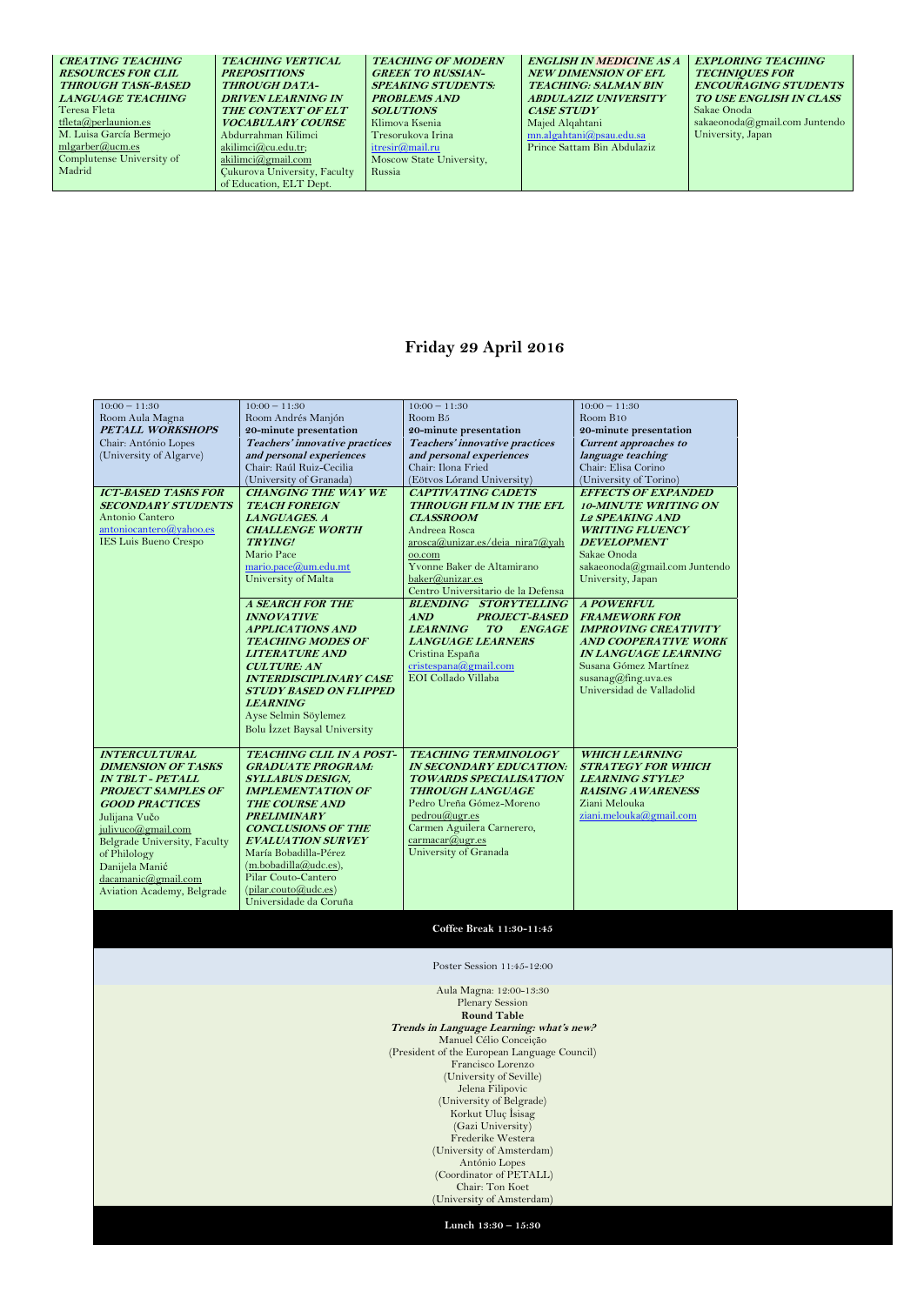| $15:30 - 16:30$                                                                                                                                                                                                                                                                                                                                                                                                                                                                                                                                                                                                                                                                                                                                                                                                                                                                | $15:30 - 16:30$                                                                                                                                                                                                                                                                                                                                                                                                                                                                                                                                                                                                                                                                                                                                                                        | $15:30 - 16:30$                                                                                                                                                                                                                                                                                                                                                                                                                                                                                                               | $15:30 - 16:30$                                                                                                                                                                                                                                                                                                                                                                                                                                                                                                                                                                                                                                         | $15:30 - 16:30$                                                                                                                                                                                                                                                                                                                                                                                                                                                                                                                                                                                                                   |
|--------------------------------------------------------------------------------------------------------------------------------------------------------------------------------------------------------------------------------------------------------------------------------------------------------------------------------------------------------------------------------------------------------------------------------------------------------------------------------------------------------------------------------------------------------------------------------------------------------------------------------------------------------------------------------------------------------------------------------------------------------------------------------------------------------------------------------------------------------------------------------|----------------------------------------------------------------------------------------------------------------------------------------------------------------------------------------------------------------------------------------------------------------------------------------------------------------------------------------------------------------------------------------------------------------------------------------------------------------------------------------------------------------------------------------------------------------------------------------------------------------------------------------------------------------------------------------------------------------------------------------------------------------------------------------|-------------------------------------------------------------------------------------------------------------------------------------------------------------------------------------------------------------------------------------------------------------------------------------------------------------------------------------------------------------------------------------------------------------------------------------------------------------------------------------------------------------------------------|---------------------------------------------------------------------------------------------------------------------------------------------------------------------------------------------------------------------------------------------------------------------------------------------------------------------------------------------------------------------------------------------------------------------------------------------------------------------------------------------------------------------------------------------------------------------------------------------------------------------------------------------------------|-----------------------------------------------------------------------------------------------------------------------------------------------------------------------------------------------------------------------------------------------------------------------------------------------------------------------------------------------------------------------------------------------------------------------------------------------------------------------------------------------------------------------------------------------------------------------------------------------------------------------------------|
| Room B10                                                                                                                                                                                                                                                                                                                                                                                                                                                                                                                                                                                                                                                                                                                                                                                                                                                                       | Room B <sub>6</sub>                                                                                                                                                                                                                                                                                                                                                                                                                                                                                                                                                                                                                                                                                                                                                                    | Room Andrés Manjón                                                                                                                                                                                                                                                                                                                                                                                                                                                                                                            | Room Aula Magna                                                                                                                                                                                                                                                                                                                                                                                                                                                                                                                                                                                                                                         | Room B11                                                                                                                                                                                                                                                                                                                                                                                                                                                                                                                                                                                                                          |
| <b>WORKSHOP</b>                                                                                                                                                                                                                                                                                                                                                                                                                                                                                                                                                                                                                                                                                                                                                                                                                                                                | <b>WORKSHOP</b>                                                                                                                                                                                                                                                                                                                                                                                                                                                                                                                                                                                                                                                                                                                                                                        | 20-minute presentation                                                                                                                                                                                                                                                                                                                                                                                                                                                                                                        | 20-minute presentation                                                                                                                                                                                                                                                                                                                                                                                                                                                                                                                                                                                                                                  | 20-minute presentation                                                                                                                                                                                                                                                                                                                                                                                                                                                                                                                                                                                                            |
| Chair: António Lopes<br>(University of Algarve)                                                                                                                                                                                                                                                                                                                                                                                                                                                                                                                                                                                                                                                                                                                                                                                                                                | <b>Delivered in Spanish</b><br>Chair: Raúl Ruiz-Cecilia<br>(University of Granada)                                                                                                                                                                                                                                                                                                                                                                                                                                                                                                                                                                                                                                                                                                     | Teachers' innovative practices<br>and personal experiences<br>Chair: Christa Doil-Hartmann<br>(IES Bremen)                                                                                                                                                                                                                                                                                                                                                                                                                    | Technology-mediated task-<br>based language teaching<br>Chair: Fernando Solis<br>(University of West of Scotland)                                                                                                                                                                                                                                                                                                                                                                                                                                                                                                                                       | <b>Delivered in Spanish</b><br><b>Current approaches to</b><br>language teaching<br>Chair: Juan Ramón Guijarro-<br>Ojeda<br>(University of Granada)                                                                                                                                                                                                                                                                                                                                                                                                                                                                               |
| <b>IMPROVISATION FOR</b><br><b>LANGUAGE LEARNING</b><br>Helen Mayer:<br>h.m.mayer@lse.ac.uk<br>Inés Alonso García: i.alonso<br>garcia@lse.ac.uk<br>Steve Bond:<br>s.bond1@lse.ac.uk Angelina<br>Castellini:<br>a.c.castellini@gmail.com<br><b>LSE Language Centre</b>                                                                                                                                                                                                                                                                                                                                                                                                                                                                                                                                                                                                          | <b>RECETAS</b><br><b>GRAMATEATRALES: METO</b><br>DOLOGÍA CREATIVA Y<br>DIDÁCTICA ACTIVA PARA<br><b>SABOREAR, APRENDER Y</b><br><b>ENAMORARSE DE NUEVOS</b><br><b>IDIOMAS.</b><br>Liana Vella<br>dra.lianavella@gmail.com<br>Instituto Europeo de Formación<br>Campus Stellae                                                                                                                                                                                                                                                                                                                                                                                                                                                                                                           | <b>TOP TEN KEY WORDS TO</b><br><b>BECOME AN IMPACT</b><br>TEACHER. A TBL APPROACH<br>Pilar Couto-Cantero<br>pilar.couto@udc.es,<br>María Bobadilla-Pérez<br>m.bobadilla@udc.es<br>Universidade da Coruña<br><b>MOTIVATION AND</b><br><b>TEXTBOOKS WITHIN THE</b><br><b>FOREIGN LANGUAGE</b><br><b>CLASSROOM: ANALYSIS OF A</b><br><b>CASE STUDY</b><br>Francisco J. Muñoz Ruiz<br>francisco.jose.mruiz@gmail.com<br>Universidad de Almería                                                                                    | <b>HEROES HAVE NO</b><br><b>IDENTITY: AN ANALYSIS</b><br>OF THE TRIAL IN AN EFL<br><b>HIGH SCHOOL CLASSROOM</b><br>Elisa Camilla Bosticardo<br>elibostik@gmail.com<br>Elisabetta Mauro<br>mauro.elisabetta@libero.it<br>Università degli Studi di Torino;<br>Liceo Scientifico, Linguistico,<br>Scienze Umane "Charles Darwin"<br>di Rivoli.<br>THE ITILT PROJECTS:<br>PROMOTING THE<br><b>IMPLEMENTATION OF</b><br><b>TASK-ORIENTED</b><br><b>APPROACHES SUPPORTED</b><br><b>BY MOBILE AND</b><br><b>INTERACTIVE CLASSROOM</b><br><b>TECHNOLOGIES IN</b><br><b>LANGUAGE EDUCATION</b><br>Ton Koenraad<br>Ton.koenraad@gmail.com<br><b>TELL Consult</b> | <b>DIVERSIDAD EN LA</b><br><b>INTRODUCCIÓN</b><br><b>TEMPRANA DE LA</b><br>LENGUA EXTRANJERA EN<br>EL SISTEMA EDUCATIVO<br><b>ESPAÑOL</b><br>Ana Andúgar<br>aandugar@ucam.edu<br>Universidad Católica de Murcia<br>Beatriz Cortina-Pérez<br>$b$ cortina@ugr.es<br>Universidad de Granada<br><b>UNA PROPUESTA</b><br><b>NOVEDOSA PARA</b><br><b>ABORDAR EFICAZMENTE</b><br><b>LAS DIFERENCIAS</b><br><b>INTERCULTURALES EN</b><br>LA<br>ENSEÑANZA/APRENDIZA<br><b>JE DE UNA LENGUA</b><br><b>EXTRANJERA</b><br>Leyre Ruiz de Zarobe<br>leire.ruizdezarobe@ehu.es<br>Universidad del País<br>Vasco/Euskal Herriko<br>Unibertsitatea |
|                                                                                                                                                                                                                                                                                                                                                                                                                                                                                                                                                                                                                                                                                                                                                                                                                                                                                |                                                                                                                                                                                                                                                                                                                                                                                                                                                                                                                                                                                                                                                                                                                                                                                        | Coffee Break 16:30 - 17:00                                                                                                                                                                                                                                                                                                                                                                                                                                                                                                    |                                                                                                                                                                                                                                                                                                                                                                                                                                                                                                                                                                                                                                                         |                                                                                                                                                                                                                                                                                                                                                                                                                                                                                                                                                                                                                                   |
|                                                                                                                                                                                                                                                                                                                                                                                                                                                                                                                                                                                                                                                                                                                                                                                                                                                                                |                                                                                                                                                                                                                                                                                                                                                                                                                                                                                                                                                                                                                                                                                                                                                                                        |                                                                                                                                                                                                                                                                                                                                                                                                                                                                                                                               |                                                                                                                                                                                                                                                                                                                                                                                                                                                                                                                                                                                                                                                         |                                                                                                                                                                                                                                                                                                                                                                                                                                                                                                                                                                                                                                   |
| $17:00 - 18:30$<br>Room Aula Magna                                                                                                                                                                                                                                                                                                                                                                                                                                                                                                                                                                                                                                                                                                                                                                                                                                             | $17:00 - 18:30$<br>Room Andrés Manjón                                                                                                                                                                                                                                                                                                                                                                                                                                                                                                                                                                                                                                                                                                                                                  | $17:00 - 18:30$<br>Room B11                                                                                                                                                                                                                                                                                                                                                                                                                                                                                                   | $17:00 - 18:30$<br>Room B10                                                                                                                                                                                                                                                                                                                                                                                                                                                                                                                                                                                                                             |                                                                                                                                                                                                                                                                                                                                                                                                                                                                                                                                                                                                                                   |
| 20-minute presentation                                                                                                                                                                                                                                                                                                                                                                                                                                                                                                                                                                                                                                                                                                                                                                                                                                                         | 20-minute presentation                                                                                                                                                                                                                                                                                                                                                                                                                                                                                                                                                                                                                                                                                                                                                                 | 20-minute presentation                                                                                                                                                                                                                                                                                                                                                                                                                                                                                                        | Round table                                                                                                                                                                                                                                                                                                                                                                                                                                                                                                                                                                                                                                             |                                                                                                                                                                                                                                                                                                                                                                                                                                                                                                                                                                                                                                   |
| Language and teaching                                                                                                                                                                                                                                                                                                                                                                                                                                                                                                                                                                                                                                                                                                                                                                                                                                                          | New perspectives on the                                                                                                                                                                                                                                                                                                                                                                                                                                                                                                                                                                                                                                                                                                                                                                | <b>Delivered in Spanish</b>                                                                                                                                                                                                                                                                                                                                                                                                                                                                                                   | Chair: Cristina Pérez Valverde                                                                                                                                                                                                                                                                                                                                                                                                                                                                                                                                                                                                                          |                                                                                                                                                                                                                                                                                                                                                                                                                                                                                                                                                                                                                                   |
| adult education<br>Chair: Marija Dragutinovic                                                                                                                                                                                                                                                                                                                                                                                                                                                                                                                                                                                                                                                                                                                                                                                                                                  | evaluation and assessment of<br>language learning                                                                                                                                                                                                                                                                                                                                                                                                                                                                                                                                                                                                                                                                                                                                      | <b>Current approaches to language</b><br>teaching                                                                                                                                                                                                                                                                                                                                                                                                                                                                             | (University of Granada)                                                                                                                                                                                                                                                                                                                                                                                                                                                                                                                                                                                                                                 |                                                                                                                                                                                                                                                                                                                                                                                                                                                                                                                                                                                                                                   |
| (OSG school for secondary                                                                                                                                                                                                                                                                                                                                                                                                                                                                                                                                                                                                                                                                                                                                                                                                                                                      | Chair: Lúcia Tardao                                                                                                                                                                                                                                                                                                                                                                                                                                                                                                                                                                                                                                                                                                                                                                    | Chair: Raúl Ruiz Cecilia                                                                                                                                                                                                                                                                                                                                                                                                                                                                                                      |                                                                                                                                                                                                                                                                                                                                                                                                                                                                                                                                                                                                                                                         |                                                                                                                                                                                                                                                                                                                                                                                                                                                                                                                                                                                                                                   |
| education, Amsterdam)                                                                                                                                                                                                                                                                                                                                                                                                                                                                                                                                                                                                                                                                                                                                                                                                                                                          | (Agrupamento de Escolas Dr.<br>Alberto Iria)                                                                                                                                                                                                                                                                                                                                                                                                                                                                                                                                                                                                                                                                                                                                           | (University of Granada)                                                                                                                                                                                                                                                                                                                                                                                                                                                                                                       |                                                                                                                                                                                                                                                                                                                                                                                                                                                                                                                                                                                                                                                         |                                                                                                                                                                                                                                                                                                                                                                                                                                                                                                                                                                                                                                   |
| <b>TEACHING LINGUISTIC</b><br><b>ACCESSIBILITY IN THE</b><br><b>UNIVERSITY</b><br><b>PROGRAMS FOR</b><br><b>AUDIOVISUAL</b><br><b>TRANSLATION (AVT)</b><br><b>TRAINING</b><br>Juan Pedro Rica Peromingo<br>juanpe@ucm.es<br>Ángela Sáenz Herrero<br>angsaenz@ucm.es<br>Universidad Complutense de<br>Madrid<br>A CASE FOR LSP<br>(LANGUAGE FOR<br><b>SPECIFIC PURPOSES)</b><br>Teresa Geslin<br>t.geslin@wanadoo.fr<br>Institut Mines Telecom-<br>Didalang<br>Jamie Rinder jamier@kth.se<br>Royal Institute of<br>Technology (KTH)<br>David Tual dhpt2@cam.ac.uk<br>Cambridge University<br><b>FOREIGN LANGUAGE</b><br><b>TEACHING AND ADULT</b><br><b>EDUCATION: THE</b><br><b>BENEFITS OF</b><br><b>INTERGENERATIONAL</b><br><b>AND TRANSCULTURAL</b><br><b>LANGUAGE</b><br><b>CLASSROOMS</b><br>Isabella Stefanutti<br>I.Stefanutti@bath.ac.uk<br>Foreign Languages Centre, | "THE IMAGE OF THE<br><b>OTHER"-AN ETWINNING</b><br><b>PROJECT - AND THE</b><br><b>EUROPEAN KEY</b><br><b>COMPETENCES</b><br>Lúcia Tardão<br>lucia.tardao@gmail.com<br>Manuela Teixeira<br>mariamanuela.valentim@hotmail.<br>com<br>Agrupamento de Escolas Dr.<br>Alberto Iria<br><b>THE EFFECT OF TASK</b><br><b>BASED LANGUAGE</b><br><b>TEACHING ON</b><br><b>MOTIVATION AND</b><br><b>ACHIEVEMENTS</b><br>Nathalie van Kampen<br>N.vanKampen@atlascollege.nl<br>Regionale Opleidingsschool<br>West-Friesland<br>Ton Koet<br>a.g.m.koet@uva.nl<br>University of Amsterdam<br><b>USING A TBLT APPROACH</b><br><b>WITH A 9TH GRADE CLASS</b><br>Maria Isabel Orega<br>microega@ualgpt<br>University of Algarve<br>Lúcia Tardão<br>lucia.tardao@gmail.com<br>Escola EB 2/3 Alberto Iria | <b>JUGAR A APRENDER: EL</b><br>CONTENIDO LÚDICO COMO<br><b>ELEMENTO ESTRELLA DEL</b><br><b>AULA DE LE</b><br>María José Pérez Contreras<br>mjosepc@ugr.es<br>Universidad de Granada<br><b>DESARROLLO DEL CASO</b><br>PRÁCTICO GBL (GAME-<br><b>BASED LEARNING).</b><br>PROYECTO COLABORATIVO<br><b>ENMARCADO EN LA</b><br>PLATAFORMA ETWINNING.<br>María Asunción Arrufat Pérez de<br>Zafra<br>arrufatperezdezafra@gmail.com<br>Universidad de Granada<br>Luis Morales Ariza<br>armoleo23@gmail.com<br>Universidad de Granada | <b>LANGUAGE TEACHERS'</b><br><b>WELLBEING</b><br>Cristina Pérez Valverde<br>(University of Granada)<br>Juan Ramón Guijarro-Ojeda<br>(University of Granada)<br>Manuel Cardoso Pulido<br>(University of Granada)<br>Maribel Álvarez Rodríguez<br>(Centro de Profesorado de<br>Granada, Junta de Andalucía)                                                                                                                                                                                                                                                                                                                                               |                                                                                                                                                                                                                                                                                                                                                                                                                                                                                                                                                                                                                                   |
| University of Bath                                                                                                                                                                                                                                                                                                                                                                                                                                                                                                                                                                                                                                                                                                                                                                                                                                                             |                                                                                                                                                                                                                                                                                                                                                                                                                                                                                                                                                                                                                                                                                                                                                                                        | Aula Magna: Closing plenary 18:30 - 19:15                                                                                                                                                                                                                                                                                                                                                                                                                                                                                     |                                                                                                                                                                                                                                                                                                                                                                                                                                                                                                                                                                                                                                                         |                                                                                                                                                                                                                                                                                                                                                                                                                                                                                                                                                                                                                                   |
| How bold are language teachers? Results of an international survey on technology-mediated task-based language teaching                                                                                                                                                                                                                                                                                                                                                                                                                                                                                                                                                                                                                                                                                                                                                         |                                                                                                                                                                                                                                                                                                                                                                                                                                                                                                                                                                                                                                                                                                                                                                                        |                                                                                                                                                                                                                                                                                                                                                                                                                                                                                                                               |                                                                                                                                                                                                                                                                                                                                                                                                                                                                                                                                                                                                                                                         |                                                                                                                                                                                                                                                                                                                                                                                                                                                                                                                                                                                                                                   |
|                                                                                                                                                                                                                                                                                                                                                                                                                                                                                                                                                                                                                                                                                                                                                                                                                                                                                | António Lopes<br><b>PETALL Project Coordinator</b>                                                                                                                                                                                                                                                                                                                                                                                                                                                                                                                                                                                                                                                                                                                                     |                                                                                                                                                                                                                                                                                                                                                                                                                                                                                                                               |                                                                                                                                                                                                                                                                                                                                                                                                                                                                                                                                                                                                                                                         |                                                                                                                                                                                                                                                                                                                                                                                                                                                                                                                                                                                                                                   |
|                                                                                                                                                                                                                                                                                                                                                                                                                                                                                                                                                                                                                                                                                                                                                                                                                                                                                |                                                                                                                                                                                                                                                                                                                                                                                                                                                                                                                                                                                                                                                                                                                                                                                        | (University of Algarve)<br>Closing session $19:15 - 19:30$                                                                                                                                                                                                                                                                                                                                                                                                                                                                    |                                                                                                                                                                                                                                                                                                                                                                                                                                                                                                                                                                                                                                                         |                                                                                                                                                                                                                                                                                                                                                                                                                                                                                                                                                                                                                                   |
|                                                                                                                                                                                                                                                                                                                                                                                                                                                                                                                                                                                                                                                                                                                                                                                                                                                                                |                                                                                                                                                                                                                                                                                                                                                                                                                                                                                                                                                                                                                                                                                                                                                                                        |                                                                                                                                                                                                                                                                                                                                                                                                                                                                                                                               |                                                                                                                                                                                                                                                                                                                                                                                                                                                                                                                                                                                                                                                         |                                                                                                                                                                                                                                                                                                                                                                                                                                                                                                                                                                                                                                   |